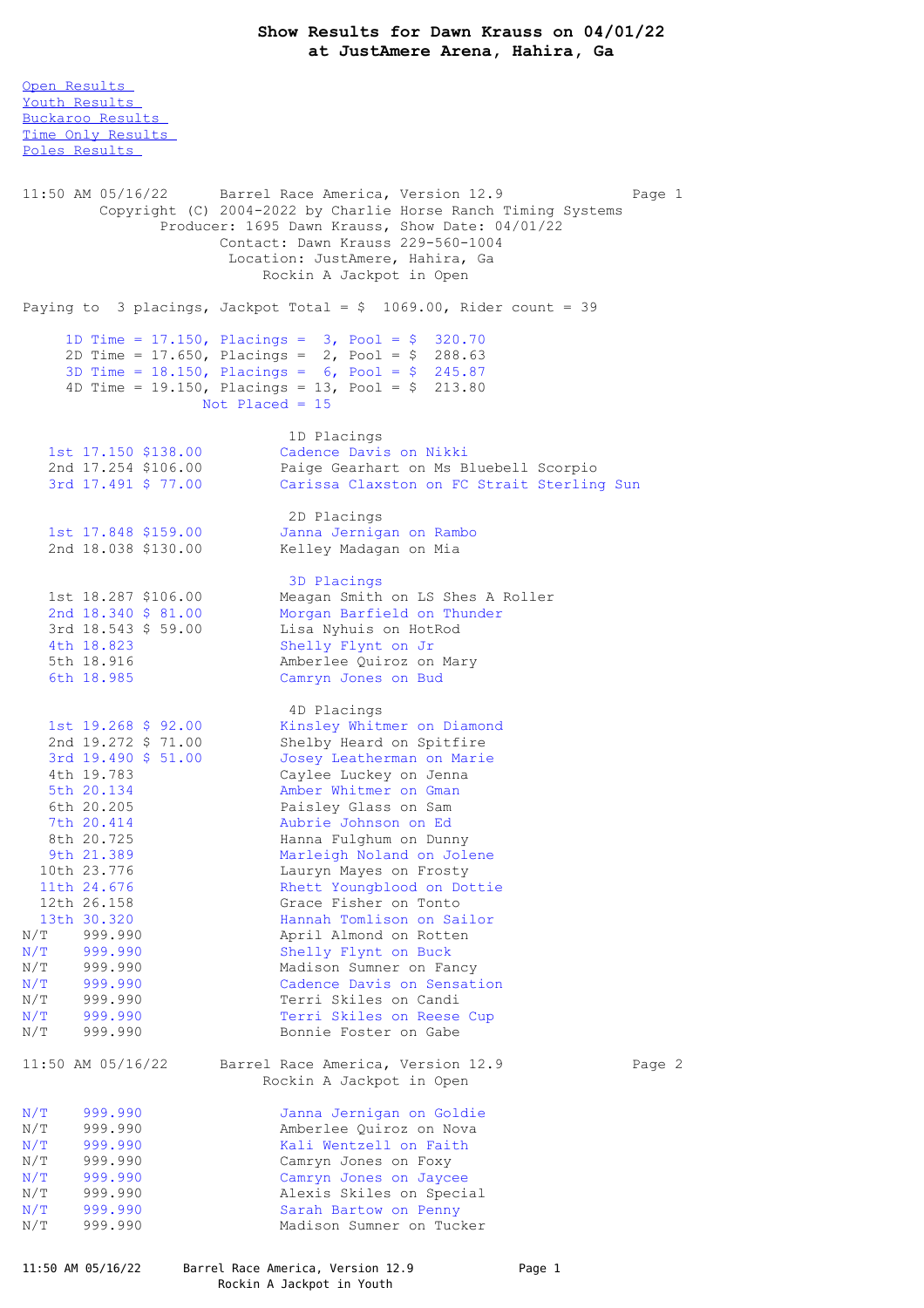Paying to 2 placings, Jackpot Total =  $$$  322.00, Rider count = 23 1D Time = 17.150, Placings = 2, Pool = \$ 96.60 2D Time = 17.650, Placings = 1, Pool =  $$86.94$ 3D Time = 18.150, Placings = 3, Pool = \$ 74.06 4D Time = 19.150, Placings = 10, Pool = \$ 64.40 Not Placed = 7 1D Placings 1st 17.150 \$ 58.00 Cadence Davis on Nikki 2nd 17.429 \$ 39.00 Kali Wentzell on Faith 2D Placings 1st 18.144 \$ 87.00 Morgan Barfield on Thunder 3D Placings 1st 18.178 \$44.00 Camryn Jones on Bud<br>2nd 18.798 \$30.00 Sophia Cork on Angel 2nd 18.798 \$ 30.00 Sophia Cork on Angel Shelby Heard on Spitfire 4D Placings 1st 19.268 \$ 39.00 Kinsley Whitmer on Diamond 2nd 19.300 \$ 26.00 Amberlee Quiroz on Nova 3rd 19.773 Rhyanne Foster on Z 4th 20.038 Caylee Luckey on Jenna 5th 20.205 Paisley Glass on Sam 6th 20.425 Aubrey Manry on Bailey 7th 20.725 Hanna Fulghum on Dunny 8th 20.981 Marleigh Noland on Jolene 9th 21.621 Camryn Jones on Jaycee 10th 27.398 Evie Foster on Fire N/T 999.990 Madison Sumner on Tucker<br>N/T 999.990 Aubrie Johnson on Ed N/T 999.990 Aubrie Johnson on Ed N/T 999.990 Amberlee Quiroz on Mary N/T 999.990 Cadence Davis on Sensation N/T 999.990 Madison Sumner on Fancy<br>N/T 999.990 Rhett Youngblood on Dot Rhett Youngblood on Dottie N/T 999.990 Camryn Jones on Foxy 11:50 AM 05/16/22 Barrel Race America, Version 12.9 Page 1 Fixed Payout Jackpot in Buckaroo Jackpot Total =  $$ 15.00$ , Rider count = 3 1D Time = 33.571, Placings = 3, Pool = \$ 15.00 1D Placings<br>Kaiden Watson on Dale 1st 33.571 \$ 5.00 2nd 44.790 \$ 5.00 Maddie School on Lena<br>3rd 55.742 \$ 5.00 0aklev Nyuis on Boome **Oakley Nyuis on Boomer** 11:50 AM 05/16/22 Barrel Race America, Version 12.9 Page 1 Time Only Jackpot in Time Only 11:50 AM 05/16/22 Barrel Race America, Version 12.9 Page 1 Rockin A Jackpot in Poles Paying to 2 placings, Jackpot Total =  $$252.00$ , Rider count = 18 1D Time = 22.720, Placings = 2, Pool = \$ 108.36 2D Time = 23.720, Placings = 1, Pool = \$ 83.16 3D Time = 24.720, Placings = 14, Pool = \$ 60.48 Not Placed  $= 1$ 1D Placings 1st 22.720 \$ 65.00 Sophia Cork on Rocket<br>2nd 23.262 \$ 43.00 Carissa Claxston on F Carissa Claxston on FC Strait Sterling Sun 2D Placings 1st 24.245 \$ 83.00 Morgan Barfield on Thunder 3D Placings 1st 25.922 \$ 36.00 Paisley Glass on Sam 2nd 26.534 \$ 24.00 Josey Leatherman on Marie 3rd 26.775 Cadence Davis on Nikki 4th 27.289 Hanna Fulghum on Dunny 5th 27.539 Paige Gearhart on Ms Bluebell Scorpio 6th 29.006 Amberlee Quiroz on Nova<br>
Tth 29.035 Meagan Smith on LS Shes

Meagan Smith on LS Shes A Roller